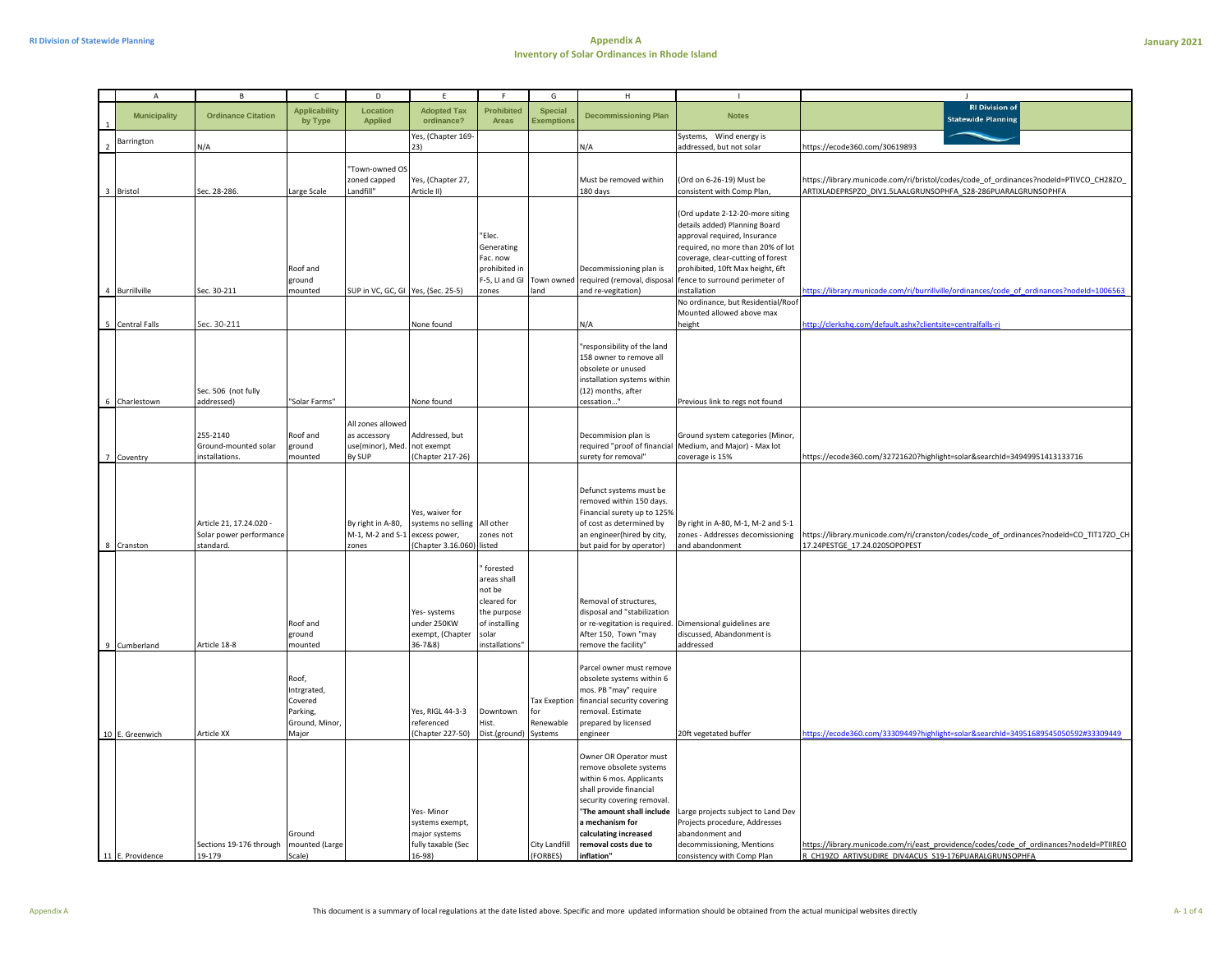| January 2021 |  |
|--------------|--|
|              |  |

| $\overline{A}$                     | B                                                                           | C                                                                           | D                                                                                                                                 |                                                                                                                   | F                                          | G                                                                               | н                                                                                                                                                           | $\mathbf{I}$                                                                                                                                                                                                                  | J                                                                                                    |
|------------------------------------|-----------------------------------------------------------------------------|-----------------------------------------------------------------------------|-----------------------------------------------------------------------------------------------------------------------------------|-------------------------------------------------------------------------------------------------------------------|--------------------------------------------|---------------------------------------------------------------------------------|-------------------------------------------------------------------------------------------------------------------------------------------------------------|-------------------------------------------------------------------------------------------------------------------------------------------------------------------------------------------------------------------------------|------------------------------------------------------------------------------------------------------|
| <b>Municipality</b>                | <b>Ordinance Citation</b>                                                   | <b>Applicability</b><br>by Type                                             | Location<br><b>Applied</b>                                                                                                        | <b>Adopted Tax</b><br>ordinance?                                                                                  | <b>Prohibited</b><br>Areas                 | <b>Special</b><br><b>Exemptions</b>                                             | <b>Decommissioning Plan</b>                                                                                                                                 | <b>Notes</b>                                                                                                                                                                                                                  | <b>RI Division of</b><br><b>Statewide Planning</b>                                                   |
| 12 Exeter                          | Sec. 11.1                                                                   | <b>Building and</b><br>ground mount,<br>canopies                            | Allowed in B, LB-<br>R, LI, GWOL and<br>PVOD. SUP in RU-<br>4, CR-5 and<br>Planned Dist.                                          | Yes, MAY elect to<br>exempt systems<br>NOT selling power<br>Other systems are<br>taxes \$5/kW<br>(Chapter 227-50) |                                            | Net metering<br>allowed in all<br>zones                                         | Decommission plan req. for<br>utility scale installs                                                                                                        | Solar Ord. currently being drafted                                                                                                                                                                                            | https://library.municode.com/ri/exeter/codes/code_of_ordinances?nodeld=APXAZO_ARTXIREE<br>N_S11.1SO  |
| 13 Foster                          | Sec. 38-292                                                                 |                                                                             | All zones                                                                                                                         | No, but mentions<br>RIGL 44-3-21<br>(Chaper 34-54(5))                                                             |                                            |                                                                                 | Parcel owner must remove<br>obsolete systems within 6<br>mos.                                                                                               | Maj. Land Dev. Approval for<br>systems over 250kw or 40%+ of net<br>buildable area                                                                                                                                            | https://www.townoffoster.com/sites/fosterri/files/news/muncipal_codes_2017.pdf                       |
|                                    |                                                                             | Roof, Canopy,                                                               | Small (all zones<br>as accessory),<br>Med. and Large<br>(all exept Village<br>Overlay Dist.).<br>Large and utility Med (Devt plan | Yes (Chapter 247-                                                                                                 |                                            |                                                                                 | Owner or operator to<br>remove, dispose and<br>stabilize or re-vegitate<br>within 180 days. Financial<br>surety, not to exceed 125%<br>of estimated cost of | Small, Med, Large size distinctions<br>(150ft & 200ft setbacks for Med<br>and Large). 20%-30% lot coverage<br>max. Limit of forest cut is set at                                                                              | https://ecode360.com/9717896?highlight=solar&searchId=34957466500441484#9717896                      |
| 14 Glocester<br>15 Hopkinton       | Article VII, Sec. 350-46<br>Chapter 350- Section 46<br>Solar Energy Systems | scale                                                                       | rev.), Large (SUP) 43)<br>By right in<br>commercial &<br>Manufacturing<br>Zones                                                   | None found                                                                                                        |                                            |                                                                                 | removal                                                                                                                                                     | 30%<br>Land clearing is limited to 40%.<br>Requirement for "removal". Tax<br>exemtion as well                                                                                                                                 |                                                                                                      |
| 16 Jamestown                       | Chapter 232 (current<br>amendments being<br>discussed)                      |                                                                             |                                                                                                                                   | None found                                                                                                        |                                            |                                                                                 | N/A<br>Yes- Removal required in                                                                                                                             | Horseley Witten is working on it<br>Within 6 mos.)                                                                                                                                                                            |                                                                                                      |
| 17 Johnston                        | Ord. 2020-5                                                                 |                                                                             |                                                                                                                                   | None found                                                                                                        |                                            |                                                                                 | 180 days                                                                                                                                                    |                                                                                                                                                                                                                               | https://ecode360.com/JO1987/laws/LF1263337.pdf                                                       |
|                                    |                                                                             | Utility scale,                                                              | SUP in BL, ML<br>and MG zones                                                                                                     |                                                                                                                   | RA, RS, RL,<br>RG, CRI, CR2<br>VCMU (Util. |                                                                                 |                                                                                                                                                             | Lincoln sets the use table as a<br>combo of solar and wind systems.<br>Utility scale, Gound mounted<br>residential and roof mounted                                                                                           |                                                                                                      |
| 18_Lincoln                         | Sec. 260-19 - Z.(1)                                                         | Roof mounted                                                                | (Util. scale)                                                                                                                     | None found                                                                                                        | scale)                                     |                                                                                 | Not addressed                                                                                                                                               | residential                                                                                                                                                                                                                   | https://ecode360.com/9726918?highlight=solar&searchId=34959084134221046#9726918                      |
| 19 Little Compton                  | Chapter 14-5,14                                                             | Accessory and<br>Principal uses                                             |                                                                                                                                   | None found                                                                                                        |                                            | SUP in Pikes<br>Peak and<br>Adamsville<br>areas<br>Roof-                        | N/A                                                                                                                                                         |                                                                                                                                                                                                                               | https://ecode360.com/35416797?highlight=solar&searchId=34959394684151924#35416797                    |
| 20 Middletown                      | Article 7- 725                                                              | Ground<br>mounted                                                           | SUP needed for<br>ground mount in<br>all districts                                                                                | None found                                                                                                        | Open Space                                 | accessory<br>use allowed<br>in all<br>districts,<br>Ground-<br>Dev.Plan<br>Rev. | Removal after 90 days of<br>cessation. Restoration to<br>pre-development<br>condition. Town may<br>remove at cost of owner,<br>lien possible.               | Max of 25% of lot area in<br>Residential, 25 ft setback from<br>property lines                                                                                                                                                | https://codelibrary.amlegal.com/codes/middletown/latest/middletown_ri/0-0-0-10674                    |
|                                    |                                                                             |                                                                             |                                                                                                                                   |                                                                                                                   |                                            |                                                                                 |                                                                                                                                                             |                                                                                                                                                                                                                               |                                                                                                      |
| 21 Narragansett<br>22 New Shoreham | 7.3, 7.6, 11.4, 12.5<br>Article 5, Section 517                              | Ground under<br>751 sf by right,<br>SUP for systems<br>750 sf and<br>bigger | Accesory uses in<br>all zones                                                                                                     | None found<br>None found                                                                                          |                                            | In Hist Dist<br>with<br>permission<br>of Hist. Dist.<br>Comm.                   | N/A<br>Bldg. Official is authorized<br>to direct removal within 60<br>days                                                                                  | SUP-limited development details<br>Several Pending amendments (see<br>Jan 4th Town Concil Memo - link<br>below)<br>https://clerkshq.com/Content/Atta<br>chments/NewShoreham-<br>RI/210104_1.pdf?clientSite=NewSh<br>oreham-RI | https://clerkshq.com/Content/Attachments/NewShoreham-<br>RI/2014 ord03.pdf?clientSite=NewShoreham-RI |
| 23 Newport                         | Sec. 517                                                                    |                                                                             |                                                                                                                                   | None found                                                                                                        |                                            |                                                                                 | N/A                                                                                                                                                         |                                                                                                                                                                                                                               |                                                                                                      |
| 24 N. Kingstown                    | Section 21-323                                                              | Roof and<br>ground<br>nounted                                               | All zones                                                                                                                         | None found                                                                                                        | Wickford                                   | Town-owned<br>lands                                                             | Not addressed                                                                                                                                               | Min lot size 80,000sf, SUP required                                                                                                                                                                                           |                                                                                                      |
| 25 N. Providence                   | ORDINANCE NO. 18-02<br>(Jan. 2018)                                          |                                                                             |                                                                                                                                   | None found                                                                                                        |                                            |                                                                                 | N/A                                                                                                                                                         | Bad #                                                                                                                                                                                                                         |                                                                                                      |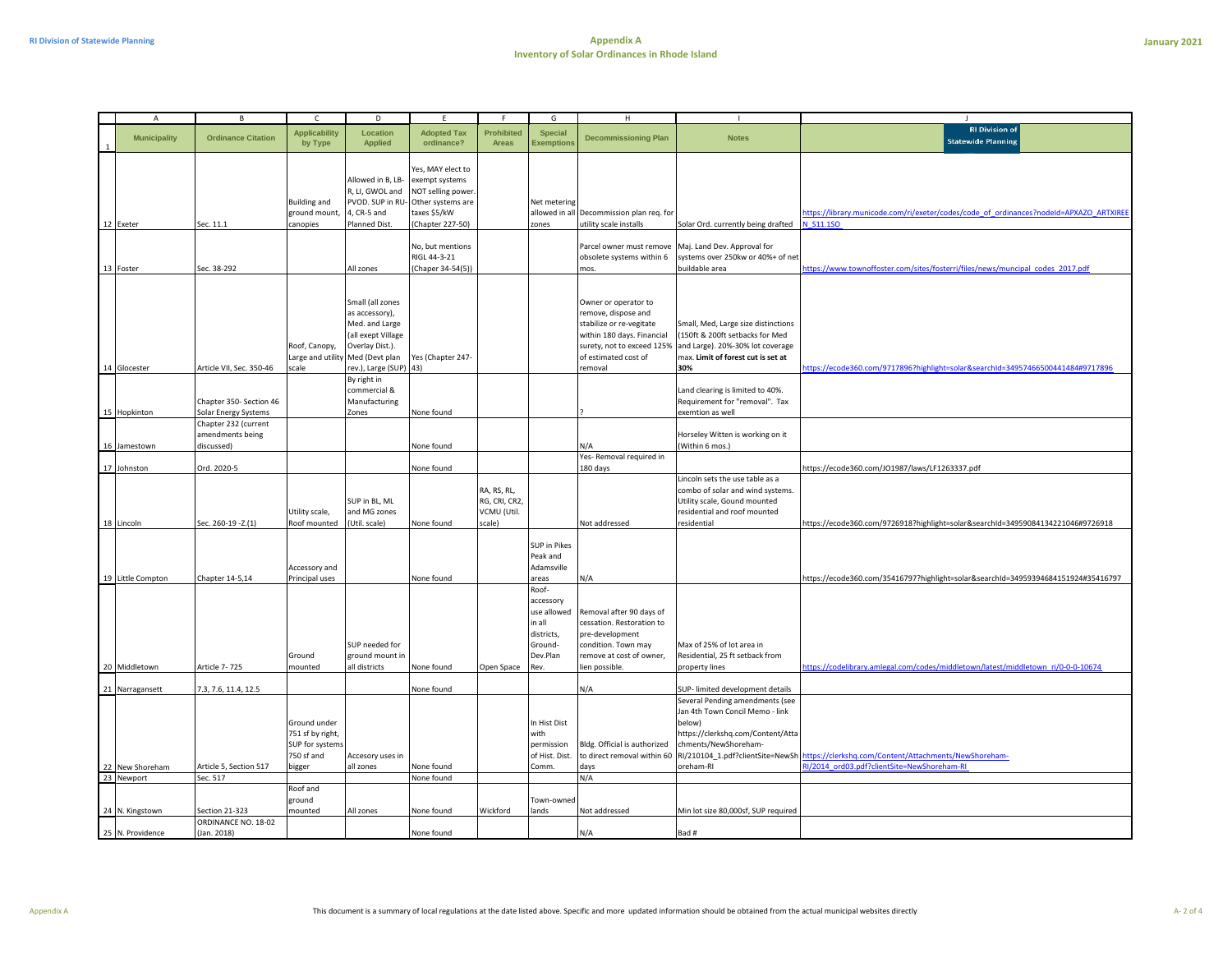| $\overline{A}$             | $\, {\sf B}$              | $\mathsf{C}$                    | D                                                    | E                                                                                                                           | F.                                | G                                                                         | H                                                                                                                                                                                                                    | $\mathbf{L}$                                                                                                                                                               | $\blacksquare$                                                                                                             |
|----------------------------|---------------------------|---------------------------------|------------------------------------------------------|-----------------------------------------------------------------------------------------------------------------------------|-----------------------------------|---------------------------------------------------------------------------|----------------------------------------------------------------------------------------------------------------------------------------------------------------------------------------------------------------------|----------------------------------------------------------------------------------------------------------------------------------------------------------------------------|----------------------------------------------------------------------------------------------------------------------------|
| <b>Municipality</b>        | <b>Ordinance Citation</b> | <b>Applicability</b><br>by Type | Location<br><b>Applied</b>                           | <b>Adopted Tax</b><br>ordinance?                                                                                            | <b>Prohibited</b><br><b>Areas</b> | <b>Special</b><br><b>Exemptions</b>                                       | <b>Decommissioning Plan</b>                                                                                                                                                                                          | <b>Notes</b>                                                                                                                                                               | <b>RI Division of</b><br><b>Statewide Planning</b>                                                                         |
| 26 N. Smithfield           | N/A                       | Roof and<br>ground<br>mounted   | SUP in all other<br>zones                            | Yes, (Chapter 6-<br>3.12)                                                                                                   | Open Space                        |                                                                           | Bond required, return to<br>"pre-siting" conditions by<br>owner/operator, within<br>120 days, if not, town will<br>remove using escrowed<br>funds. Amount to be<br>calculated by "firm"<br>selected by town.         | Residential as access. Use, med an<br>large scale subject to Tec. Review<br>and Land Dev& Subdiv. Regs.                                                                    |                                                                                                                            |
| 27 Pawtucket               | Article 5.11 (May, 2018)  |                                 |                                                      | None found                                                                                                                  |                                   | Mentions<br>solar as<br>"permitted<br>above max<br>height of<br>building" | N/A                                                                                                                                                                                                                  |                                                                                                                                                                            |                                                                                                                            |
| 28 Portsmouth              | Ord. 2020-05-11B          | Large, Med.,<br>Small, Acces.   |                                                      | None found                                                                                                                  |                                   | Town land                                                                 | Abandonment addressed                                                                                                                                                                                                | SUP neededin most zones                                                                                                                                                    | https://ecode360.com/PO2650/laws/LF1158464.pdf                                                                             |
| 29 Providence              |                           | Commercial<br>Solar             | By right in M-1,<br>M-2 an M-3 SUP<br>in W-2 and W-3 | None found                                                                                                                  |                                   |                                                                           | "owner and operator"<br>must decommission at end<br>of useful life (180 days of<br>non-use)                                                                                                                          | Decommissioning is mentioned                                                                                                                                               |                                                                                                                            |
| 30 Richmond<br>31 Scituate | Sec. 1202.Y               | Roof and<br>ground<br>mounted   | Bus., Lt. Ind., Ind,<br>and PUD-VC<br>zones          | Yes, systems<br>covered under<br>Permitted in Gen. RIGL 44-3-3(a)(22),<br>(48) and (49) are<br>exempt (Chapter<br>3.55.040) |                                   |                                                                           | Before permit issued:<br>Decommissioning plan is<br>required (removal, disposal<br>and restoration (as close as<br>possible) to previous<br>the hook                                                                 | Permitted accessory use on Ag<br>conditions), within 90 days, lands. Includes dimensional<br>"owner of the system" is on requirements (height, setbacks,<br>buffers, etc.) | http://clerkshq.com/default.ashx?clientsite=richmond-ri                                                                    |
|                            | Chapter 18.34             |                                 |                                                      | None found                                                                                                                  |                                   |                                                                           | N/A                                                                                                                                                                                                                  |                                                                                                                                                                            |                                                                                                                            |
| 32 Smithfield              | N/A                       |                                 | Accessory array<br>OK in all zones.                  | Yes, systems up to<br>250kW exempt<br>(Chapter 321-<br>11.3)                                                                |                                   | the Town is<br>exempt                                                     | N/A                                                                                                                                                                                                                  | - 20% max coverage of lots in Res<br>zones small scale- tech review,<br>Med and Large scale- Land Dev &<br>Sub Div. Regs                                                   | pdf                                                                                                                        |
| 33 S. Kingstown            | Section 510               | Minor and<br>Major, canopies    |                                                      | None found                                                                                                                  |                                   |                                                                           | Any solar energy system<br>that has reached the end of<br>its useful life or has been<br>abandoned shall be<br>removed no more than one<br>hundred eighty (180) days<br>after the date of<br>discontinued operations | SUP in most zones                                                                                                                                                          | https://library.municode.com/ri/south_kingstown/codes/code_of_ordinances?nodeId=PTIIICO<br>OR APXAZOOR ART5SURE S510SOENSY |